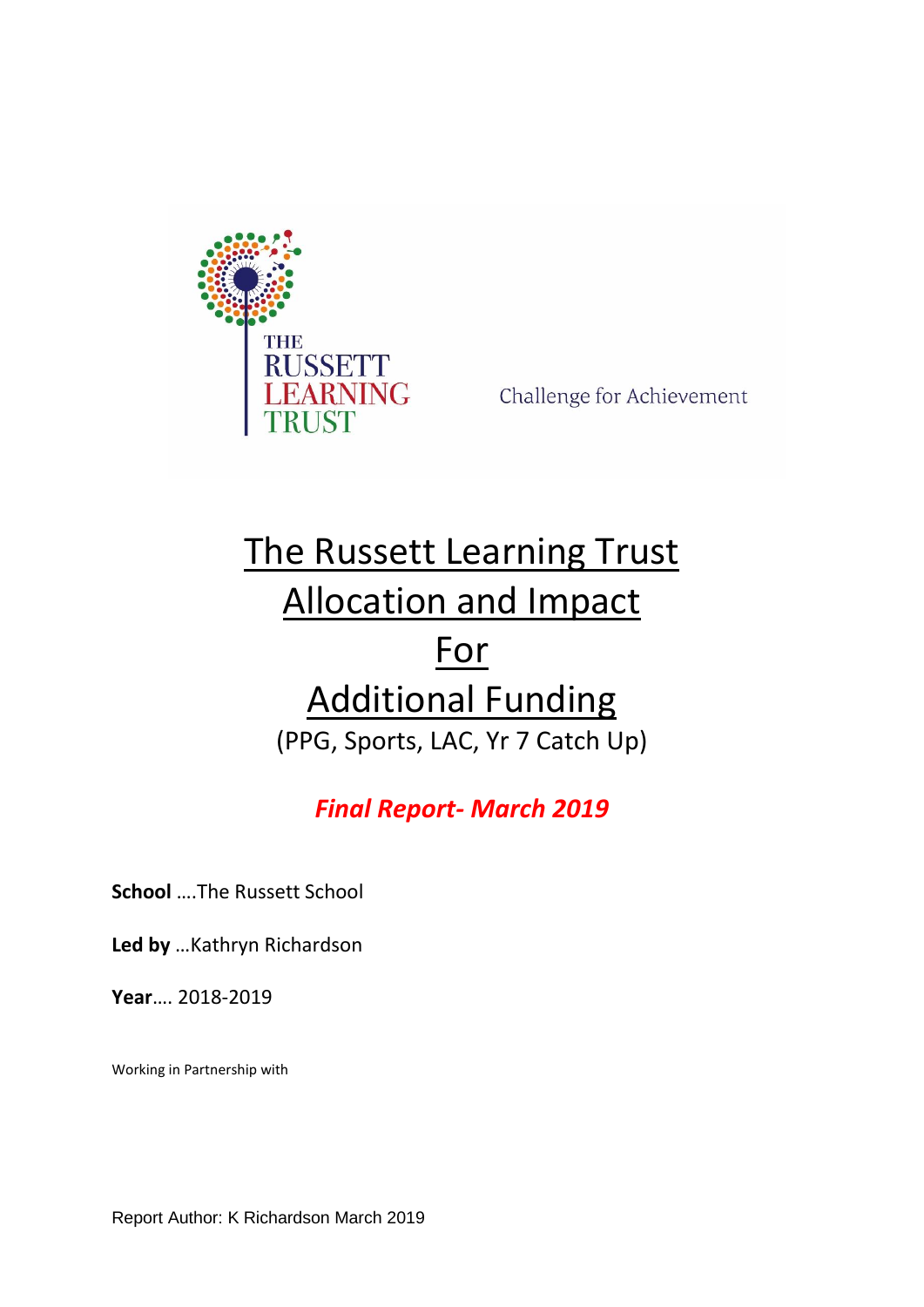

# Contents:

- 1. Statement of Intent
- 2. Self-Evaluation
- 3. Impact: 2018/19
- 4. Overview of whole school funding
- 5. Whole school additional funding tracker

### Reports:

- 6. Pupil Premium Grant (PPG) including Post LAC funding
- 7. Primary PE & Sports Premium (Sports)
- 8. Year 7 Catch Up Fund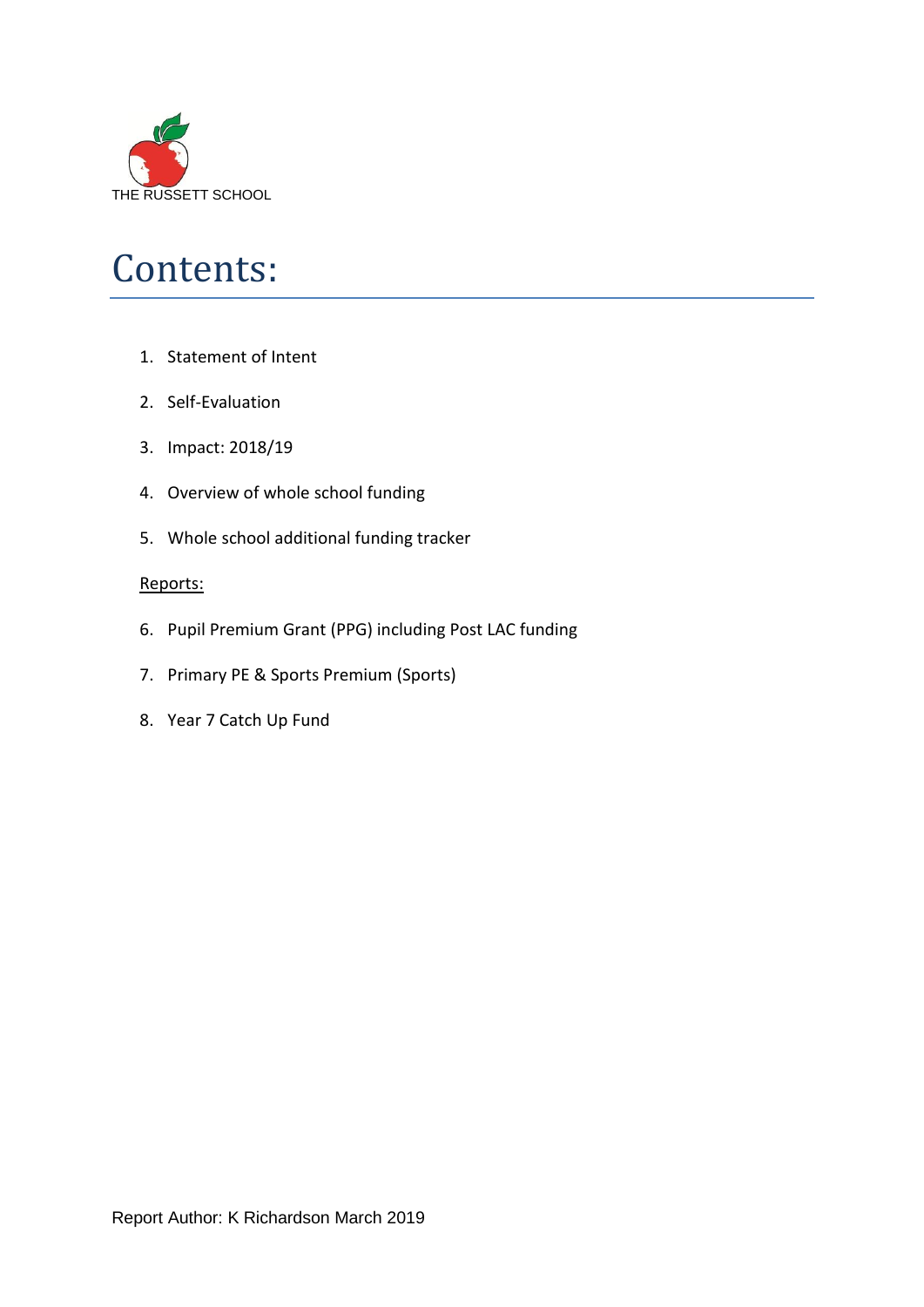# Statement of Intent



#### **What is 'additional funding' and how are we advised to allocate spending?**

Additional funding for The Russett School consists of:

- Pupil Premium Grant (PPG)
- Primary PE & Sports Premium (Sports)
- Year 7 Catch Up Fund
- Looked after Children (LAC/ Pupil Premium Plus Grant for looked after children)

#### **Pupil Premium Grant (PPG)**

The pupil [premium](https://www.gov.uk/government/policies/raising-the-achievement-of-disadvantaged-children/supporting-pages/pupil-premium) is additional funding for publicly funded schools in England to raise the attainment of disadvantaged pupils and close the gap between them and their peers.

#### **Primary PE & Sports Premium**

The focus for the use of the Primary PE & Sport Premium is that pupils experience how to be as healthy and active as possible. Schools are to provide opportunities for pupils to gain the knowledge, skills and motivation for healthy, active lifestyle with a wider interest in physical activity and sport'. Schools aspire to achieve self-sustaining improvement in the quality of PE and sport within lower school.

#### **Year 7 Catch Up**

The Government made a commitment to provide additional funding to schools for each year 7 pupil who did not achieve at least level 4 in the Key Stage 2 national curriculum tests in reading and/or mathematics. The purpose of this funding is to enable additional support, such as individual tuition or intensive support individually or within small groups, for those pupils that need it most.

### **Looked after Children- (LAC)**

Children who are in care are one of the lowest performing groups in terms of educational outcomes. Identifying the relationships between care experiences and educational progress enables schools to better support their education and improve individual outcomes.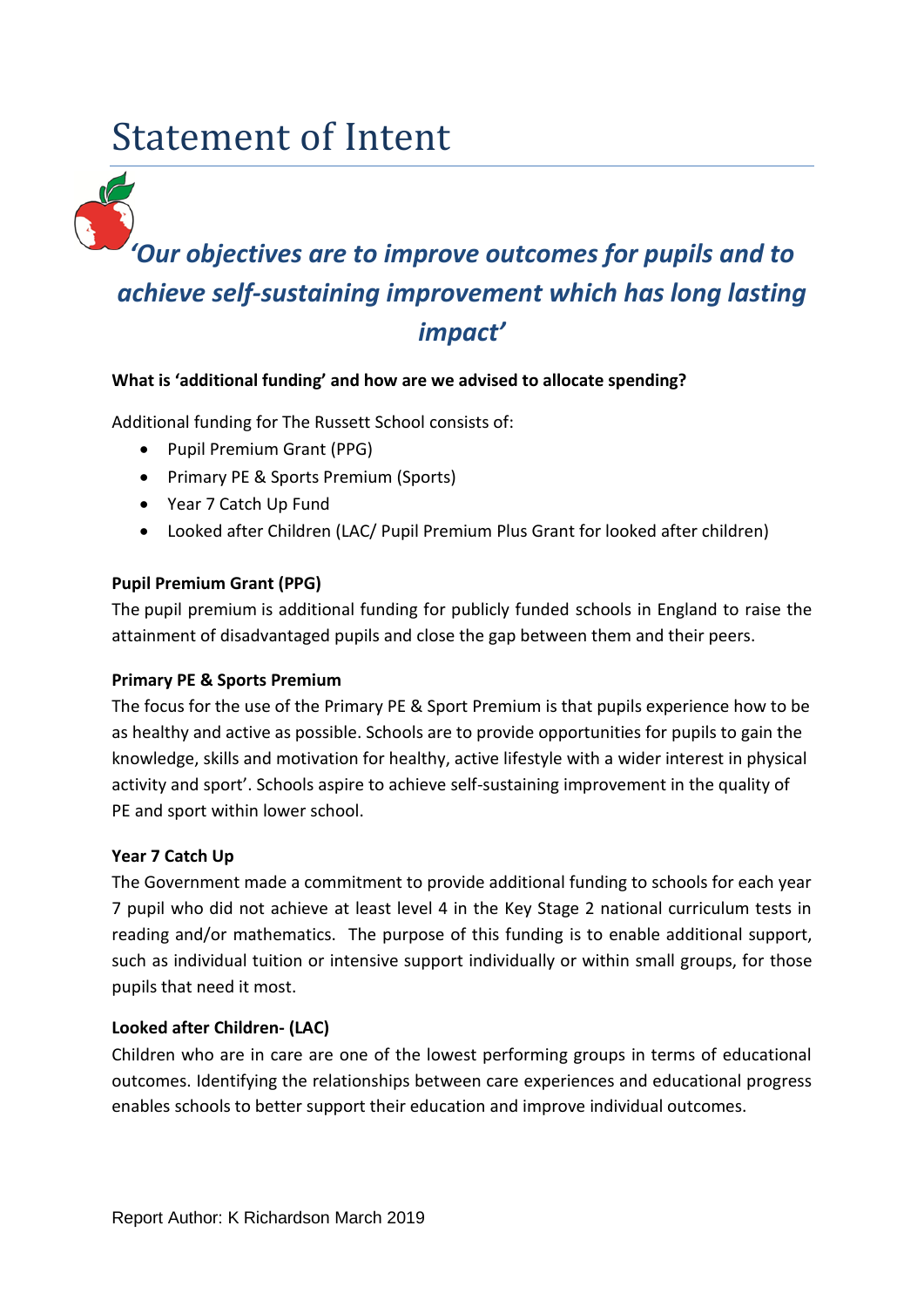# Self-Evaluation:

### **Self-evaluation: 2018-19**

| <b>Focus</b><br>(March 2018)                                     | <b>Barriers to learning</b>                                                                                                                                                      | <b>Desired</b><br>outcomes                                                                                                                            | <b>Success Criteria</b>                                                                                                                                                                                     | <b>Chosen Strategies</b>                                                        | <b>Evaluation of impact</b><br>(March 2018)                                                                                                                                                                                                                                    |
|------------------------------------------------------------------|----------------------------------------------------------------------------------------------------------------------------------------------------------------------------------|-------------------------------------------------------------------------------------------------------------------------------------------------------|-------------------------------------------------------------------------------------------------------------------------------------------------------------------------------------------------------------|---------------------------------------------------------------------------------|--------------------------------------------------------------------------------------------------------------------------------------------------------------------------------------------------------------------------------------------------------------------------------|
| Improving<br>communication<br>skills & improving<br>life chances | Unmet complex<br>emotional/social<br>communication<br>needs<br>Reduced input into<br>classes from NHS<br>SALT's                                                                  | To increase<br>communication<br>skills, levels of<br>interaction<br>To reduce<br>challenging<br>behaviour<br>To increase<br>levels of<br>independence | Achievement of targets set<br>by SALT<br>To further ensure no pupils<br>leave school without an<br>established communication<br>strategy<br>Reduced levels of<br>challenging behaviour<br>(specific pupils) | Private SALT<br>2xdays per week<br><b>ELSA training for</b><br>additional staff | March 19:<br>The vast majority of pupils are<br>achieving set targets and have<br>shown an improvement in their<br>language and communication<br>skills.<br>Strategies adopted through the<br>ELSA approach are actively<br>working towards reducing<br>behavioural incidents. |
| Improving<br>Literacy &<br>Numeracy skills                       | Disengagement<br>Self-esteem and<br>confidence issues -<br>challenging<br>behaviour<br>Difficulty to retain<br>and transfer skills<br>Difficulty with<br>comprehension<br>skills | Improved<br>attainment<br>levels<br>Improved levels<br>of<br>comprehension<br>Evidence of<br>transferrable<br>skills                                  | PMB readers: Pupils<br>achieving at least 3 levels<br>progress across the year<br>Achievement of targets<br>A high proportion of pupils<br>(80% or above) exceeding<br>targets                              | HLTA support 5<br>days per week                                                 | March 18:<br>Vast majority of pupils have<br>achieved set targets<br>HLTA support has further<br>improved life chances and the<br>chance of best outcomes for the<br>pupils                                                                                                    |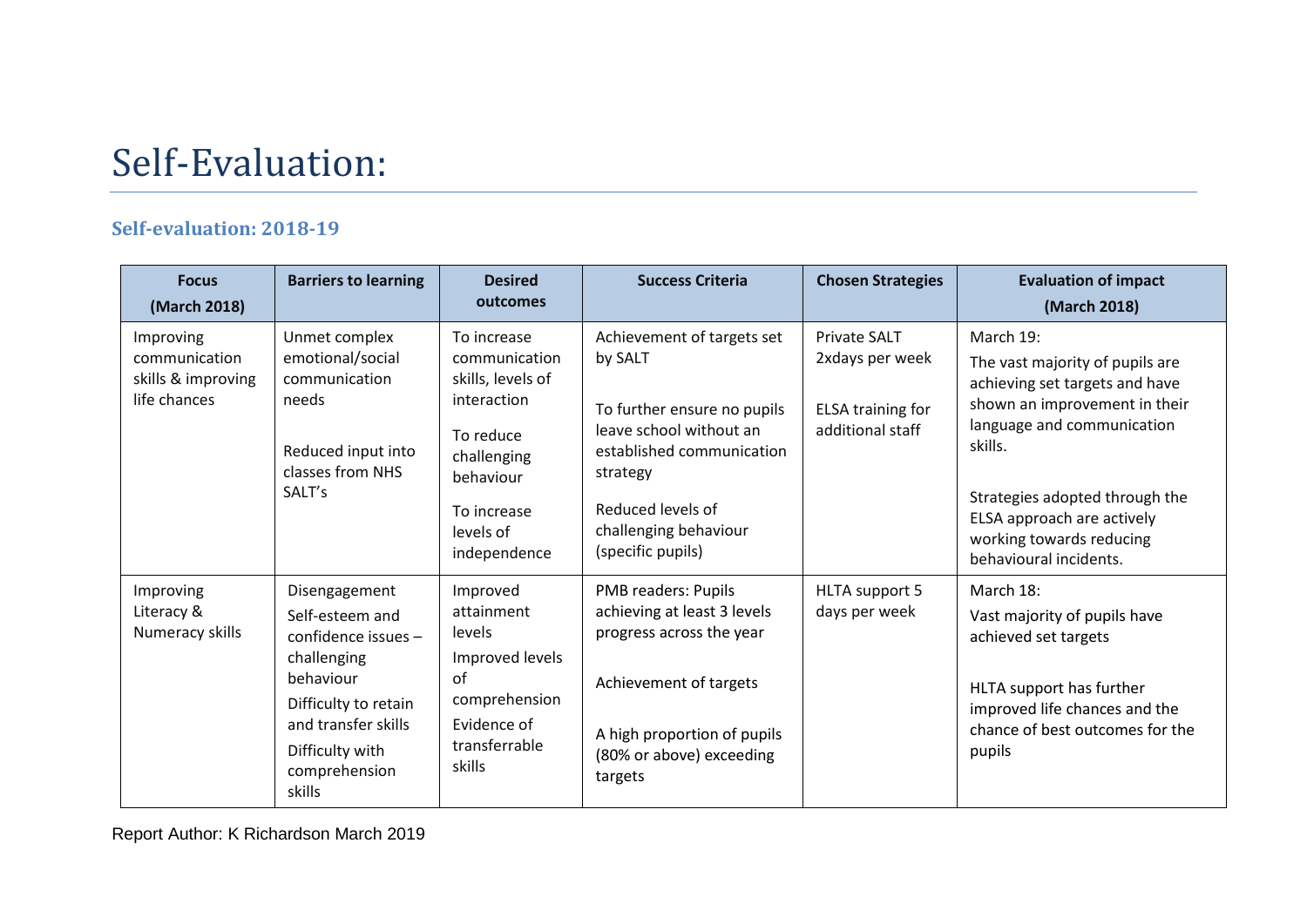# Impact: 2018-19

### What have we done?

- 1. Further improved skills in reading & writing
- 2. Further supported some of our most vulnerable and challenging pupils by continuing to offer Emotional Literacy Support (ELSA)
- 3. Further developed our ELSA 1:1 or small group provision- supporting pupils' mental health with 3 staff members providing ELSA support (equivalent to 1 and ½ days per week).
- 4. Developed PE sessions (equivalent to 1 and ½ days per week) delivered by an 'in house' sports coach to work with staff and pupils throughout the year as well as develop lunchtime sports provision during Summer Term 19.
- 5. Provided additional support for pupils in class to enable pupils to have better access to learning
- 6. Continued to challenge any disengagement in literacy and numeracy through targeted support
- 7. Further increased progress levels within Reading and Maths through 1:1 and small group sessions delivered by HLTA
- 8. Improved outcomes for specific pupils through targeted additional support from a private Speech and Language therapist
- 9. Further supported our most sensory learners with sensory stories delivered in class by HLTA
- 10. Increased engagement in team games and events through CSSC PE membership
- 11. Further developed our own staff in specialist areas to further meet the needs of our pupils i.e. IABA training (external) for staff members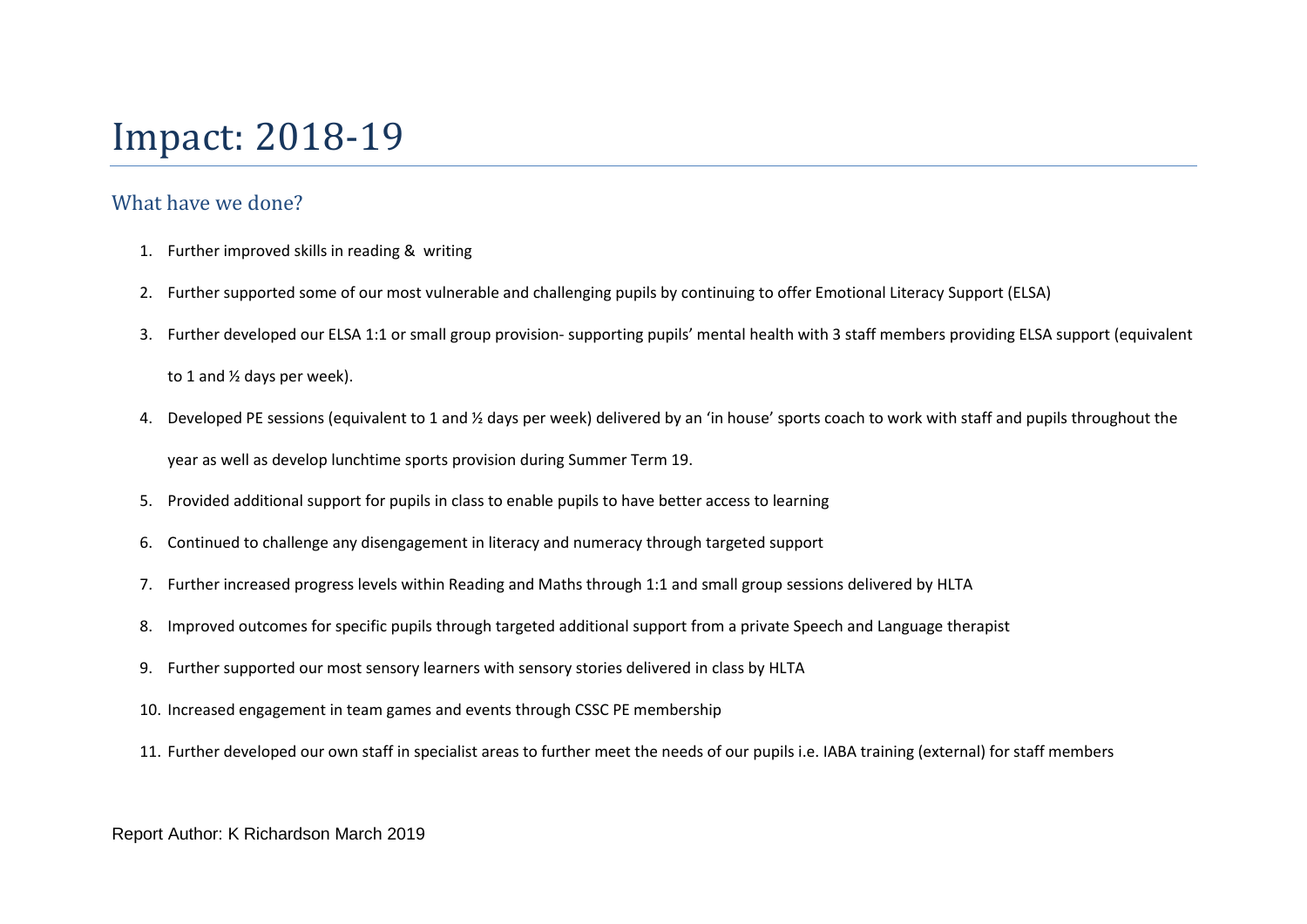## Total cost of additional funding for The Russett School

### **2018- 2019 – updated Mar 19**

| Incomings                                                  |                                                                            |
|------------------------------------------------------------|----------------------------------------------------------------------------|
| PPG (44 pupils) which includes 2 LAC at £1900 approx, EYFS | £60260                                                                     |
| pupil premium (4 pupils) plus 1 LAC of £2131.34 (pending)  |                                                                            |
| Primary sports funding                                     | £16,570                                                                    |
| Year 7 Catch Up (8 pupils)                                 | £2250 (actual-current year 7)                                              |
| <b>Total</b>                                               | £79,080                                                                    |
| <b>Outgoings</b>                                           |                                                                            |
| PE:                                                        |                                                                            |
| Specialist Sports Coach (Sept-Dec 18)                      | £1500                                                                      |
| In house sports provision cover costs                      | £4202.64 (24 weeks projected to the end of Summer term x 1.5 days $\omega$ |
| PE Course (2 x staff)                                      | £116.74)                                                                   |
|                                                            | £1100.00                                                                   |
|                                                            |                                                                            |
| PE Resource costs:                                         |                                                                            |
|                                                            |                                                                            |
| <b>Inset Forest Schools</b>                                | £875.00                                                                    |
| Outdoor play in Early Years                                | £160.00                                                                    |
| O Williams orienteering                                    | £523.95                                                                    |
| Orders to YPO and TTS                                      | £1647.45                                                                   |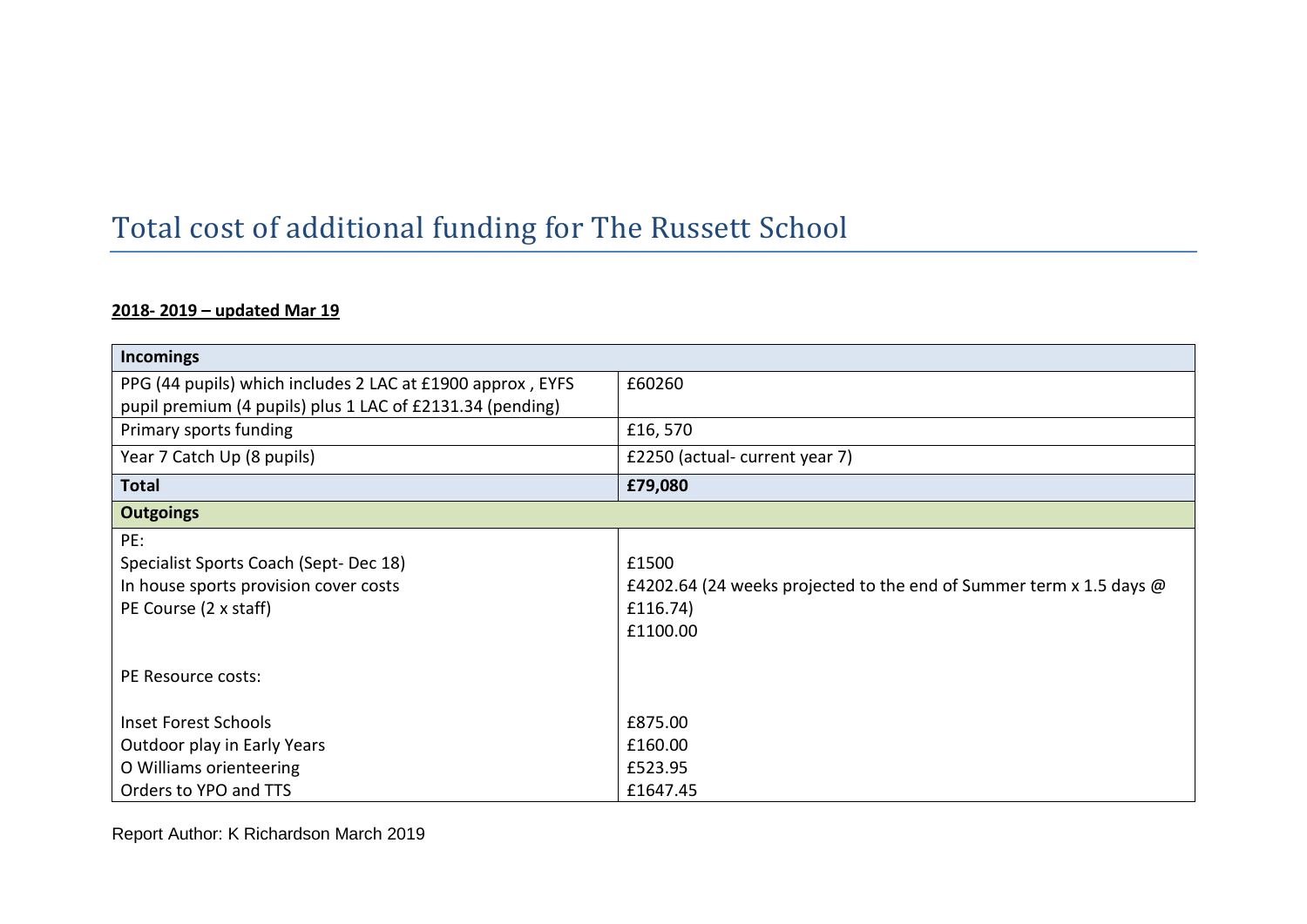| Shed                                                                    | £237.50                                                                                                                                                                                                              |
|-------------------------------------------------------------------------|----------------------------------------------------------------------------------------------------------------------------------------------------------------------------------------------------------------------|
| Junior schools award (Edsential)                                        | £1154.00                                                                                                                                                                                                             |
| Agility set                                                             | £865.00                                                                                                                                                                                                              |
| Maudesport order                                                        | £84.86                                                                                                                                                                                                               |
| YPO order                                                               | £1293.40                                                                                                                                                                                                             |
| <b>BSL shinguards</b>                                                   | £25.00                                                                                                                                                                                                               |
| JASS (May 19)                                                           | £895.00                                                                                                                                                                                                              |
|                                                                         |                                                                                                                                                                                                                      |
| HLTA - teaching 1:1 and small groups sessions in Literacy,              | £23,500                                                                                                                                                                                                              |
| Numeracy and Sensory integration                                        |                                                                                                                                                                                                                      |
| ELSA provision, training and cover costs:                               | £1800 (3 people $@E600$ each = £1800) Initial training costs<br>£1867.84 (3 staff members x 6 days with 16 days supply cover ELSA<br>training)<br>£233.48 (2 people covered for ELSA training afternoon $-11/3/19$ ) |
| Resource costs:                                                         | £4202.64 (24 weeks projected to the end of Summer term x 1.5 days)                                                                                                                                                   |
| VELCRO, STAPLES, BATTERIES, WALLETS - Egan Reid                         |                                                                                                                                                                                                                      |
| SCISSORS, TIN, WALLETS, LABELS, PENCILS, GLUE, TRAYS                    | £44.70                                                                                                                                                                                                               |
| CUSHIONS, BOXES, MIRROR, VELCRO, HIGHLIGHTERS, FELT TIPS-<br>Ikea / YPO | £127.78                                                                                                                                                                                                              |
| BEAN BAGS, LAMINATING, STORY CUBES                                      | £108.52                                                                                                                                                                                                              |
|                                                                         | £90.83                                                                                                                                                                                                               |
| Additional staffing in class to support learning/reduce barriers        | £5593.05                                                                                                                                                                                                             |
| to learning                                                             | £2090.85<br>(1 TA 5 days per week for 4 weeks Autumn Term 2- Room 8)                                                                                                                                                 |
|                                                                         | £3502.20<br>(1 TA for 5 days per week for 6 weeks Spring term-Room 7)                                                                                                                                                |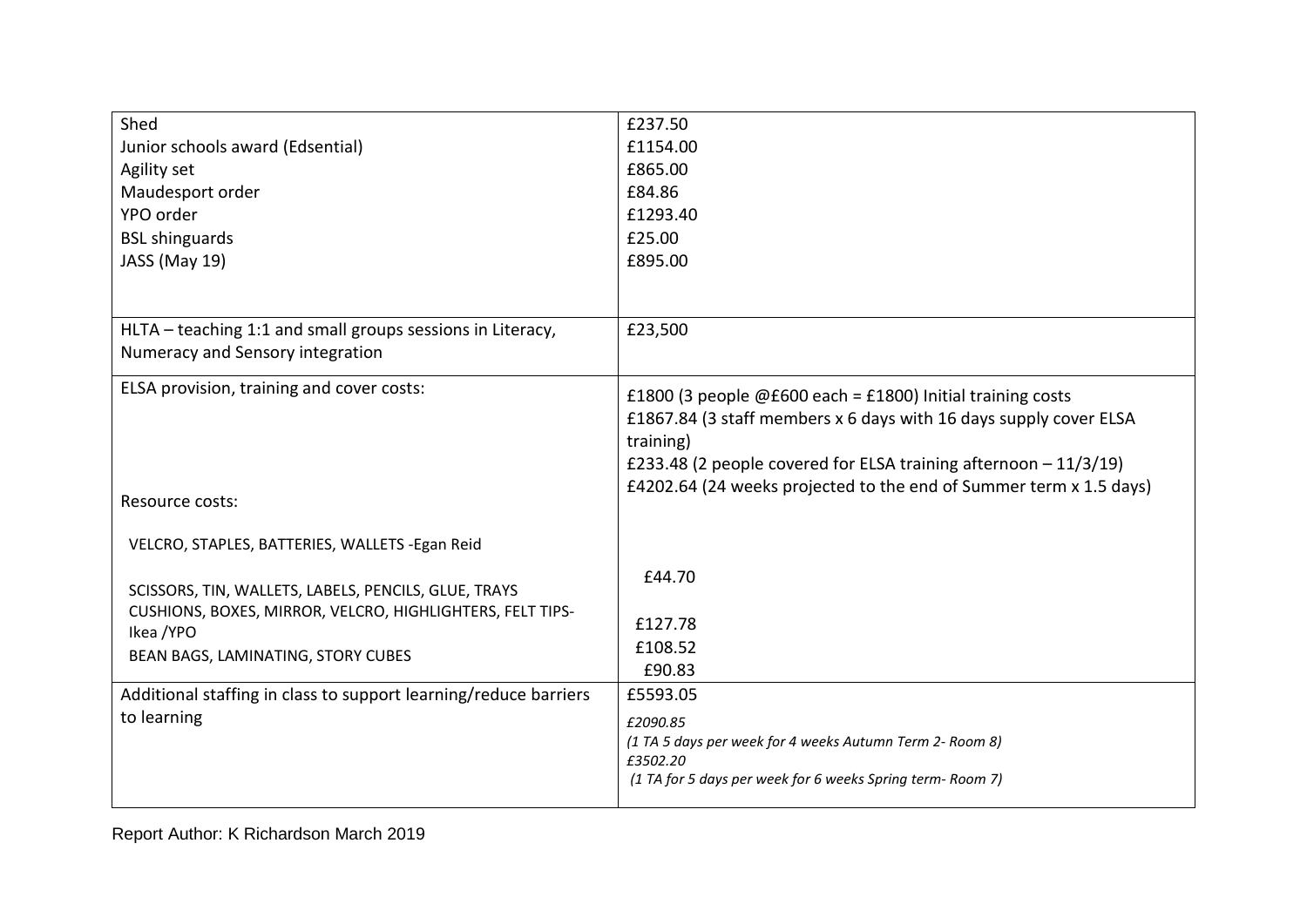| Independent Speech & Language Therapist (Jane Mullen) | £21,280 (£280.00 per day, 2 days per week)                            |
|-------------------------------------------------------|-----------------------------------------------------------------------|
| Total – outgoings =                                   | £73,412.64                                                            |
|                                                       | (£5667.36) remaining to spend on 'Enrichment and Learning Outside the |
|                                                       | Classroom' project (as recommended by Ofsted report dated July 18)    |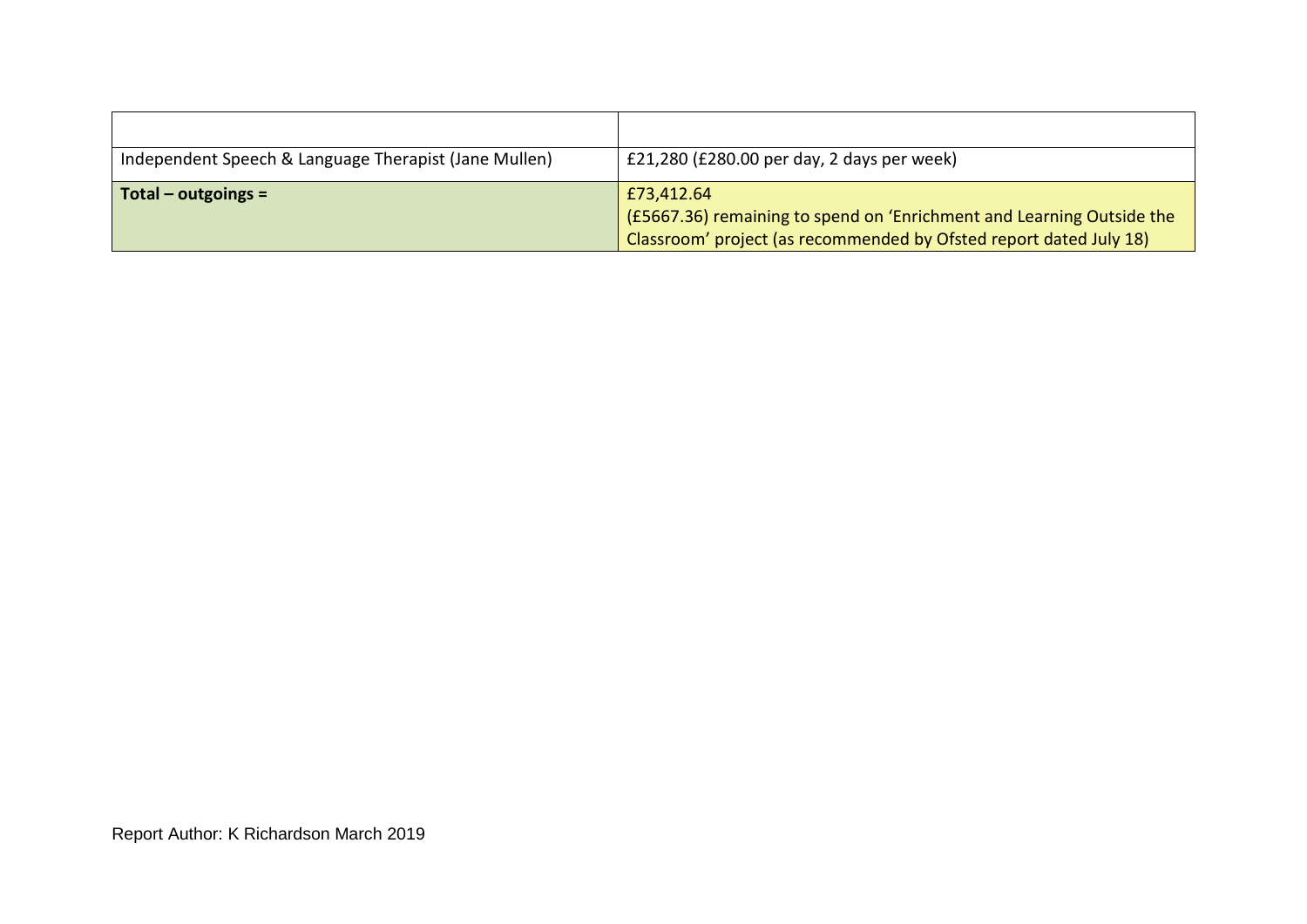## Whole school additional funding tracker- New Pupil list October 18 to Mar 19

| <b>Number</b> | <b>Forename</b> | Gender | <b>Class</b>   | <b>Looked After</b> | <b>Pupil Premium</b> | Intervention                                          |
|---------------|-----------------|--------|----------------|---------------------|----------------------|-------------------------------------------------------|
|               |                 |        |                | Premium             | <b>Cash Amount</b>   |                                                       |
| 1.            | KA              | M      | $\overline{2}$ | $\Omega$            | 1320                 | (EYFS) Additional staffing                            |
| 2.            | <b>RD</b>       | M      | 2              | 0                   | 1320                 | (EYFS) Additional staffing                            |
| 3.            | <b>LP</b>       | M      | 2              | 1                   | 1320                 | (EYFS) Additional staffing                            |
| 4.            | TO              | F      | 2              | 0                   | 1320                 | (EYFS) Additional staffing                            |
| 5.            | <b>CMF</b>      | F.     | 11             | $\mathbf 0$         | 935                  | Additional Literacy and Numeracy/SALT                 |
| 6.            | <b>OB</b>       | M      | 10             | 0                   | 935                  | Additional Literacy and Numeracy/SALT                 |
| 7.            | LW              | M      | 7              | $\mathbf{1}$        | 1900                 | Sensory sessions, resources, support and advice/ SALT |
| 8.            | <b>MVE</b>      | F.     | 5              | 0                   | 1320                 | Left the school                                       |
| 9.            | AMS             | M      | 11             | $\mathbf{0}$        | 935                  | Additional Literacy and Numeracy/SALT                 |
| 10.           | MH              | M      | 8              | 0                   | 1320                 | Sensory sessions, resources, support and advice/SALT  |
| 11.           | <b>DH</b>       | F.     | 10             | $\mathbf 0$         | 1320                 | <b>Additional staffing</b>                            |
| 12.           | IJ              | M      | 9              | 0                   | 1320                 | <b>Additional Literacy and Numeracy</b>               |
| 13.           | <b>FR</b>       | M      | 11             | $\mathbf 0$         | 935                  | Additional Literacy and Numeracy/SALT                 |
| 14.           | <b>JHO</b>      | M      | 5              | 0                   | 1320                 | Sensory sessions, resources, support and advice       |
| 15.           | CL              | M      | 6              | $\mathbf 0$         | 1320                 | Additional Literacy and Numeracy                      |
| 16.           | GC              | F      | 10             | 0                   | 935                  | Additional Literacy and Numeracy/SALT                 |
| 17.           | <b>MS</b>       | M      | 4              | $\mathbf 0$         | 1320                 | Additional Literacy and Numeracy                      |
| 18.           | LF              | M      | 5              | 0                   | 1320                 | Additional Literacy and Numeracy/ELSA/SALT            |
| 19.           | LA              | M      | 7              | $\mathbf 0$         | 1320                 | Sensory sessions, resources, support and advice       |
| 20.           | <b>JB</b>       | M      | 6              | 0                   | 1320                 | <b>Additional Literacy and Numeracy</b>               |
| 21.           | <b>JDA</b>      | M      | 4              | $\pmb{0}$           | 1320                 | Sensory sessions, resources, support and advice       |
| 22.           | LD              | M      | 4              | 0                   | 1320                 | Sensory sessions, resources, support and advice       |
| 23.           | <b>KP</b>       | M      | 11             | $\pmb{0}$           | 935                  | Additional Literacy and Numeracy/SALT                 |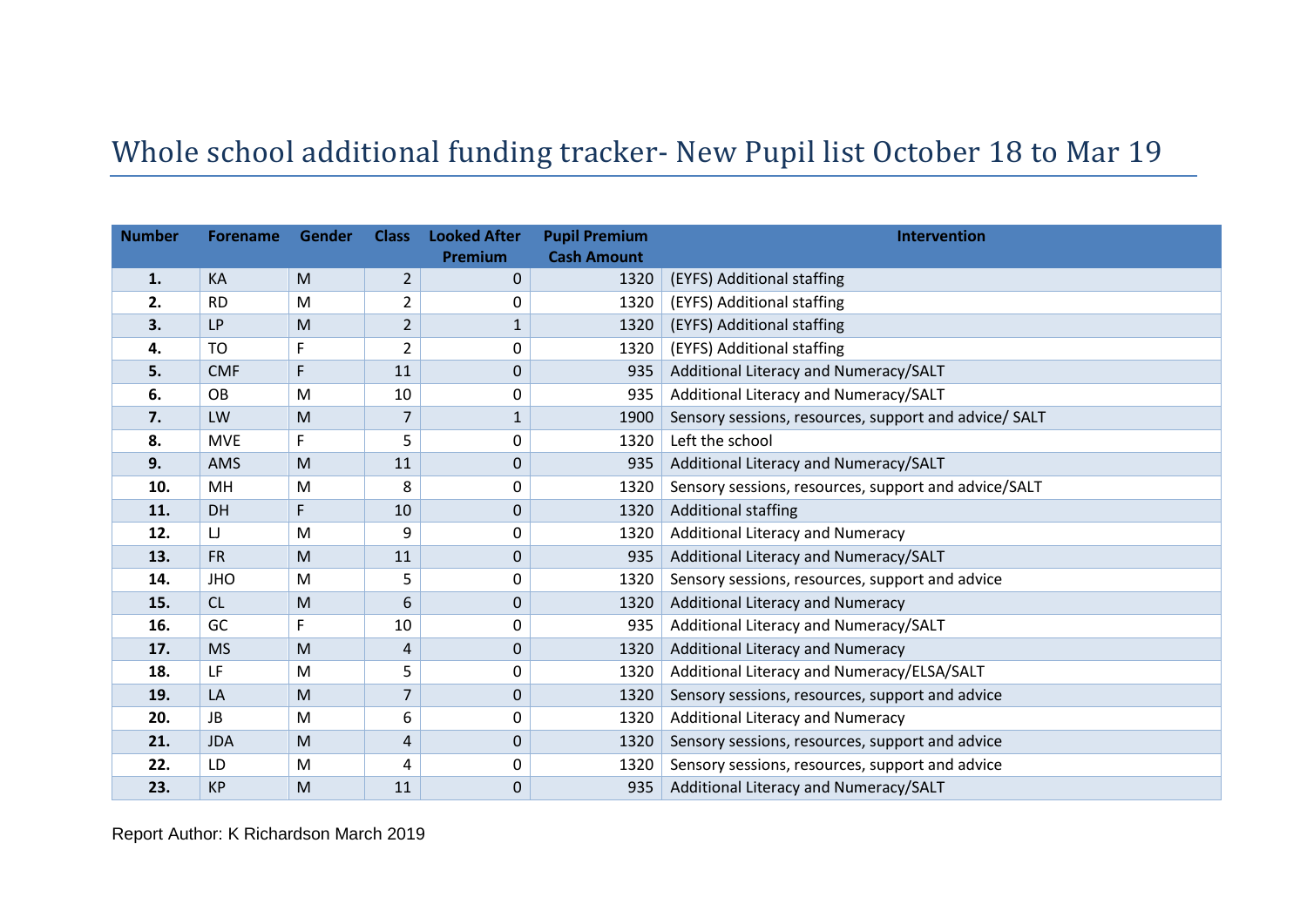| 24. | <b>DS</b>  | M  | 8  | 0            | 1320 | Additional Literacy and Numeracy                                         |
|-----|------------|----|----|--------------|------|--------------------------------------------------------------------------|
| 25. | LM         | M  | 6  | 0            | 1320 | <b>Additional Literacy and Numeracy</b>                                  |
| 26. | <b>RN</b>  | F. | 8  |              | 1900 | Additional Literacy and Numeracy/ELSA                                    |
| 27. | <b>CE</b>  | M  | 10 | $\Omega$     | 1320 | Sensory sessions, resources, support and advice/SALT                     |
| 28. | <b>CP</b>  | M  | 9  | 0            | 935  | Additional Literacy and Numeracy                                         |
| 29. | <b>CF</b>  | M  | 11 | $\mathbf 0$  | 935  | <b>SALT</b>                                                              |
| 30. | AJ         | M  | 11 | 0            | 935  | Additional Literacy and Numeracy/ELSA                                    |
| 31. | <b>BS</b>  | F  | 11 | $\mathbf 0$  | 935  | Additional Literacy and Numeracy/SALT                                    |
| 32. | PM         | M  | 7  | 0            | 935  | Sensory sessions, resources, support and advice/SALT                     |
| 33. | <b>PMH</b> | F  | 3  | $\mathbf 0$  | 1320 | Sensory sessions, resources, support and advice/SALT/additional staffing |
| 34. | <b>BB</b>  | M  | 11 | 0            | 935  | Additional Literacy and Numeracy                                         |
| 35. | <b>IWD</b> | M  | 11 | $\mathbf 0$  | 935  | <b>Additional Literacy and Numeracy</b>                                  |
| 36. | <b>BW</b>  | F. | 8  | 0            | 1320 | Additional Literacy and Numeracy                                         |
| 37. | <b>FS</b>  | M  | 6  | $\mathbf{0}$ | 1320 | Additional Literacy and Numeracy                                         |
| 38. | LS         | M  | 5  | 0            | 1320 | Sensory sessions, resources, support and advice/SALT                     |
| 39. | <b>JHU</b> | F  | 6  | $\mathbf 0$  | 1320 | Additional Literacy and Numeracy                                         |
| 40. | EP         | M  | 9  | 0            | 935  | Additional Literacy and Numeracy/SALT                                    |
| 41. | AP         | M  | 9  | $\mathbf 0$  | 935  | Additional Literacy and Numeracy/SALT                                    |
| 42. | <b>CS</b>  | M  | 9  | 0            | 935  | Additional Literacy and Numeracy/SALT                                    |
| 43. | JH         | M  | 6  | $\mathbf 0$  | 1320 | Additional Literacy and Numeracy/SALT                                    |
| 44. | <b>RW</b>  | M  | 6  | 0            | 1320 | Additional Literacy and Numeracy/SALT                                    |
| 45. | LPi        | M  | 3  | $\mathbf 0$  | 1320 | Additional Literacy and Numeracy/SALT/additional staffing                |
| 46. | <b>CT</b>  | M  | 6  | 0            | 1320 | Additional Literacy and Numeracy                                         |
| 47. | LW         | M  | 5  | $\mathbf{0}$ | 1320 | <b>Additional Literacy and Numeracy</b>                                  |
| 48. | HM         | M  | 3  | 0            | 1320 | Additional Literacy and Numeracy                                         |

**PPG Breakdown: Oct 18 – Mar 19**

EYFS pupil premium= 4 pupils at £1320 (£5280) Primary rate= 26 pupils at £1320 (£34,320) LAC allocation (Primary pupil) = 3 pupils at £1900 (£5700 approx) Secondary rate= 16 pupils at £935 (£14,960) **Total - £60,260 (48 pupils including 3 LAC)**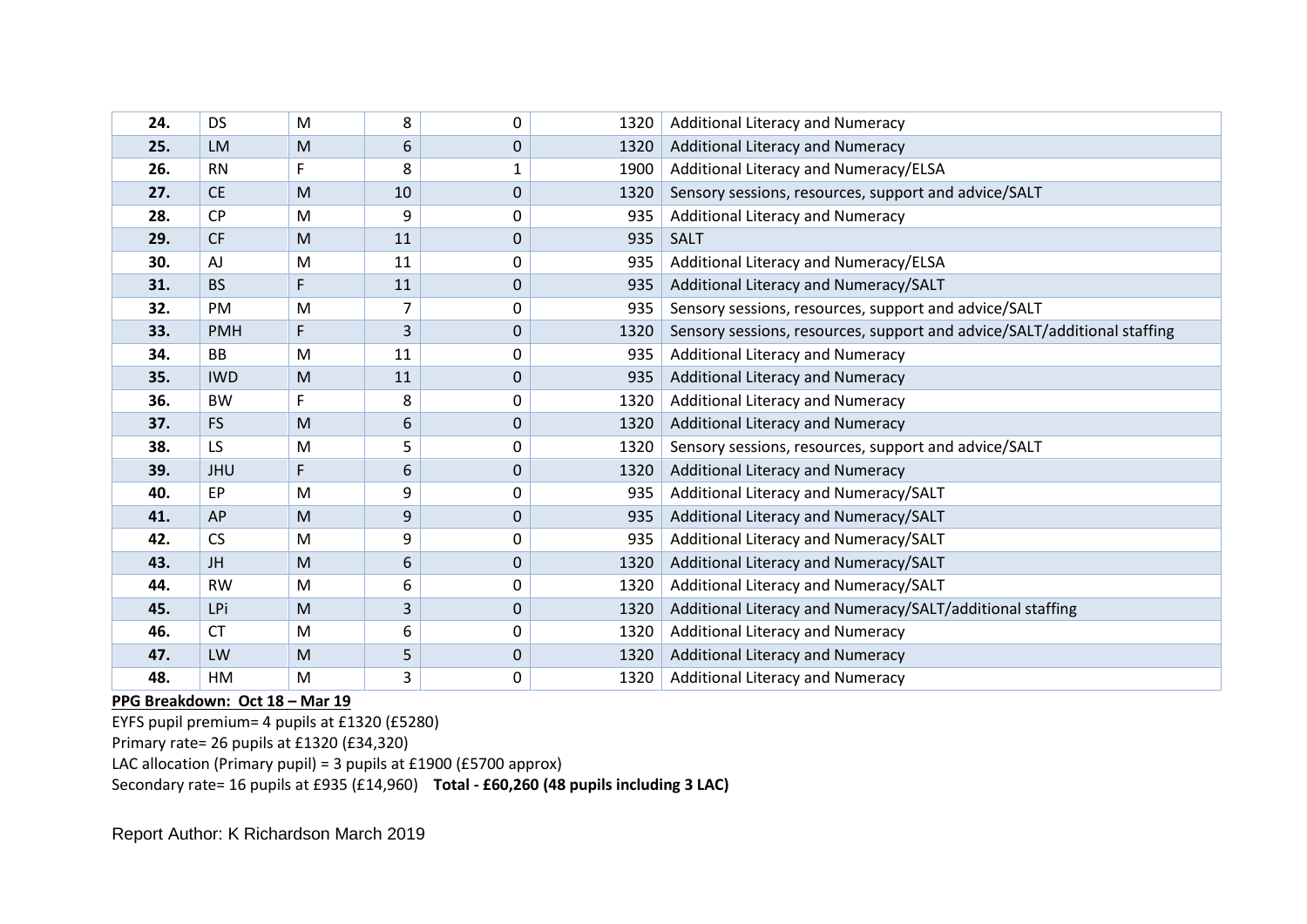

## Pupil premium grant expenditure: Initial report to Local Governing Committee

| Number of pupils and pupil premium grant (PPG) received |                     |  |  |  |
|---------------------------------------------------------|---------------------|--|--|--|
| Total number of pupils on roll                          | 116                 |  |  |  |
| Total number of pupils eligible for PPG:                |                     |  |  |  |
| <b>EYFS</b>                                             | 4                   |  |  |  |
| Primary                                                 | 26                  |  |  |  |
| Secondary                                               | 16                  |  |  |  |
| LAC.                                                    | 3                   |  |  |  |
|                                                         | (48 pupils inc LAC) |  |  |  |
| Amount of PPG received:                                 |                     |  |  |  |
| EYFS (£ 1320 X 4)                                       | £5,280.00           |  |  |  |
| Primary (1320 x 26)                                     | £34,320.00          |  |  |  |
| Secondary (935 x 16)                                    | £14960.00           |  |  |  |
| LAC (3 x 1900)                                          | $£5700.00$ approx   |  |  |  |
| <b>Total amount of PPG received</b>                     | £60,260             |  |  |  |

#### Start at red

| <b>Key Principles for using PPG</b>                                                                                                                                                                                                           | Evidence source                                                                                                                                                                                                           |  |
|-----------------------------------------------------------------------------------------------------------------------------------------------------------------------------------------------------------------------------------------------|---------------------------------------------------------------------------------------------------------------------------------------------------------------------------------------------------------------------------|--|
| 1. To challenge the gap in through targeted support<br>2. To identify the specific needs of pupils to ensure<br>needs are met with individually<br>designed<br>opportunities and resources<br>To improve outcomes for identified pupils<br>3. | Measurable sources:<br>Data reports- reading,<br>-<br>behaviour, progress data<br>observational evidence<br>case studies<br>assessment and analysis of<br>targets<br>Specialist support reports-<br>HLTA, Job Coach, SALT |  |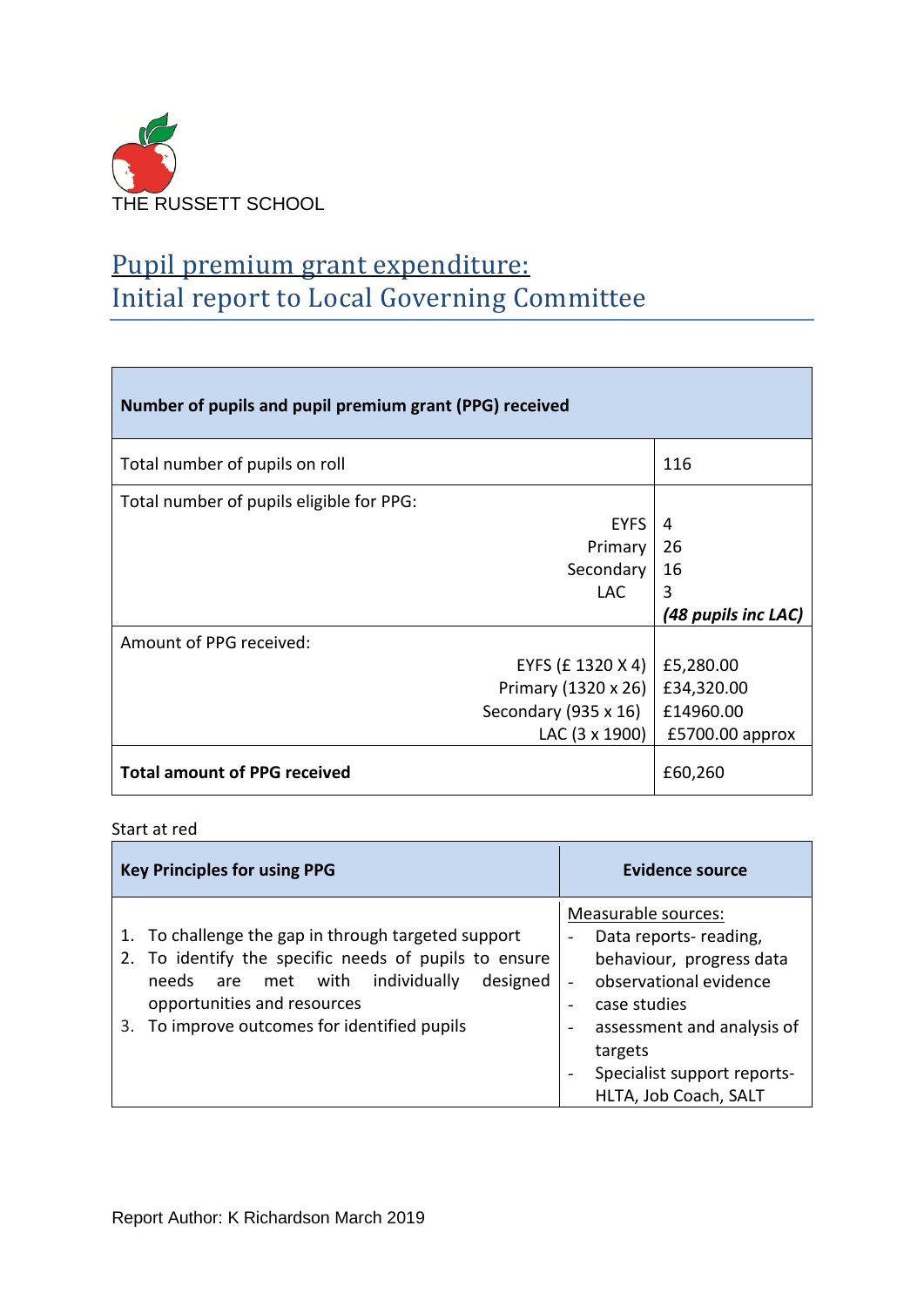| Record of PPG and Year Y catch up spending by item/project                                                                                                                             |                                                                                                                                                                             |                                                                                                            |  |  |  |  |
|----------------------------------------------------------------------------------------------------------------------------------------------------------------------------------------|-----------------------------------------------------------------------------------------------------------------------------------------------------------------------------|------------------------------------------------------------------------------------------------------------|--|--|--|--|
| Item/project                                                                                                                                                                           | Cost                                                                                                                                                                        | <b>Objective</b>                                                                                           |  |  |  |  |
| HLTA - teaching 1:1<br>and small groups<br>sessions in Literacy<br>(Reading) and<br>Numeracy (Money &<br>Number)                                                                       | £23,500                                                                                                                                                                     | Increase attainment levels within Reading and<br>Maths                                                     |  |  |  |  |
| Additional staffing in<br>class to support<br>learning                                                                                                                                 | £5593.05<br>£2090.85<br>(1 TA 5 days per<br>week for 4 weeks<br>Autumn Term 2-<br>Room 8)<br>(1 TA for 5 days<br>per week for 6<br>weeks Spring<br>term-Room 7)<br>£3502.20 | To further support individuals in their learning<br>through 1:1/small group work                           |  |  |  |  |
| JM – Private Speech<br>& Language<br>Therapist                                                                                                                                         | £21,280<br>(£280.00 per<br>day, 2 days<br>per week)                                                                                                                         | Improve outcomes for pupils through targeted<br>additional support (Communication and self help<br>skills) |  |  |  |  |
| PE Training and<br>resources                                                                                                                                                           | £14,563.80                                                                                                                                                                  | To develop in house PE sports coaching<br>To further improve engagement in PE                              |  |  |  |  |
| <b>ELSA training and</b><br>resources                                                                                                                                                  | £8475.79                                                                                                                                                                    | To support pupils in understanding their complex<br>emotions and feelings                                  |  |  |  |  |
| Sensory support &<br>resources: HLTA<br>Planning<br>individual<br>timetables<br>Modelling<br>-<br><b>Training</b><br>Setting up<br>individual<br>passports<br>Parent<br>-<br>workshops | See above                                                                                                                                                                   | To further remove barriers to learning by<br>meeting individual sensory needs                              |  |  |  |  |
| Overall outcomes: What has been the impact?                                                                                                                                            |                                                                                                                                                                             |                                                                                                            |  |  |  |  |

T

F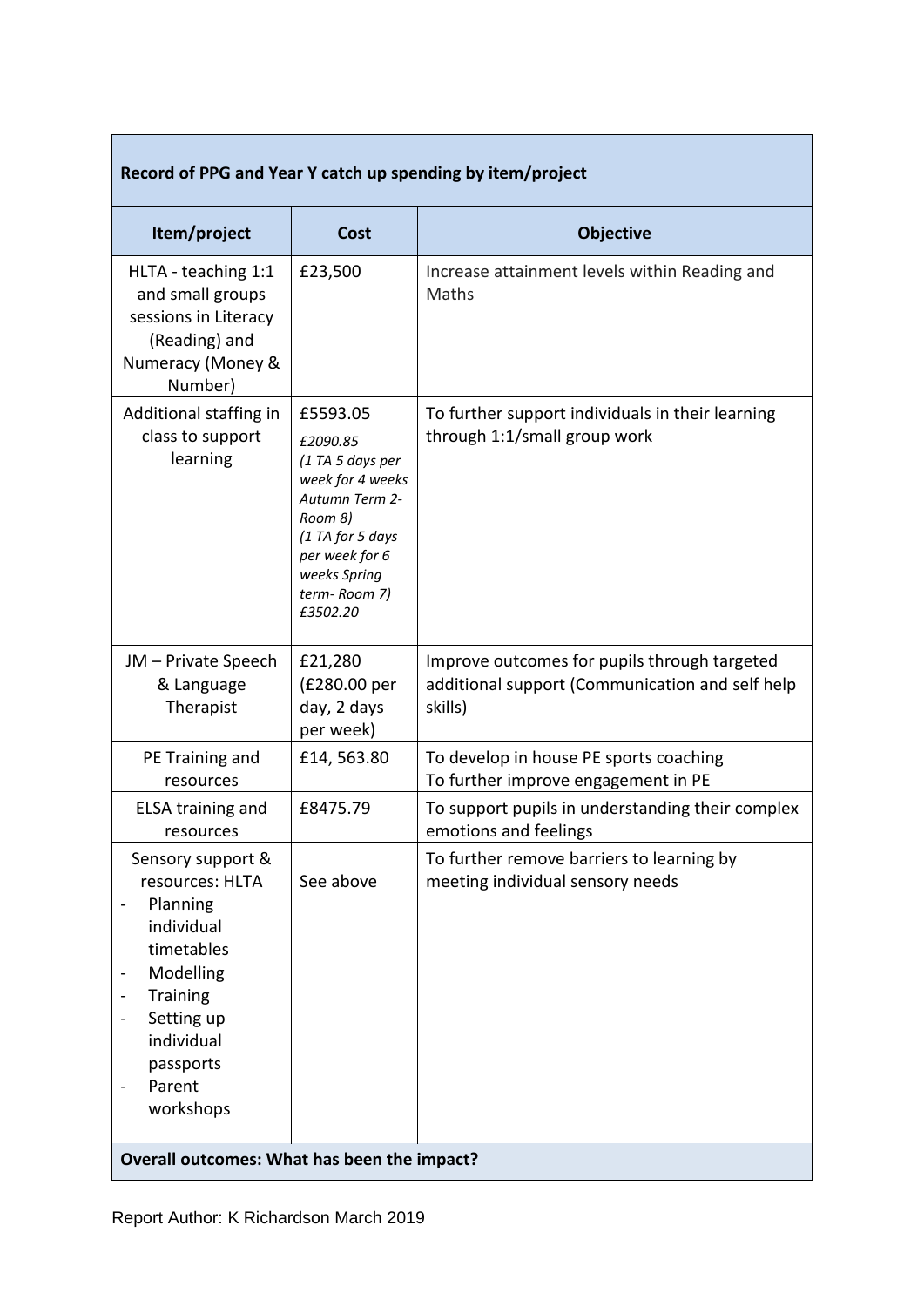**HLTA**

- Overwhelming majority of pupils have achieved their reading targets (Only 1 pupil didn't reach expected target)
- Pupils have achieved set targets for Numeracy
- 100% of pupils are on track to meet end of year targets (end of year data collection due July 19)
- Additional provision for sensory learners has enabled improvements in behaviour

### **Speech & Language Therapy (JM):**

- Pupils are consistently making progress with communication targets
- 100% of pupils are making progress towards achieving set targets
- Evidence from observations show progress within communication

What do our pupils say?

Pupils were asked what they thought about additional HLTA/ SALT support, they reported that:

 $T$  like going to read and it is really interesting!  $I$  can say what  $I$  think about a book and there is <sup>a</sup> lot of books to choose to read from. <sup>I</sup> especially like reviewing books and making up my own stories'



'I like using toys to create stories. It is fun when we go to the library and <sup>I</sup> can learn about different things. <sup>I</sup> like to use my imagination. It is hard to choose the 'best' moment because they are all good.'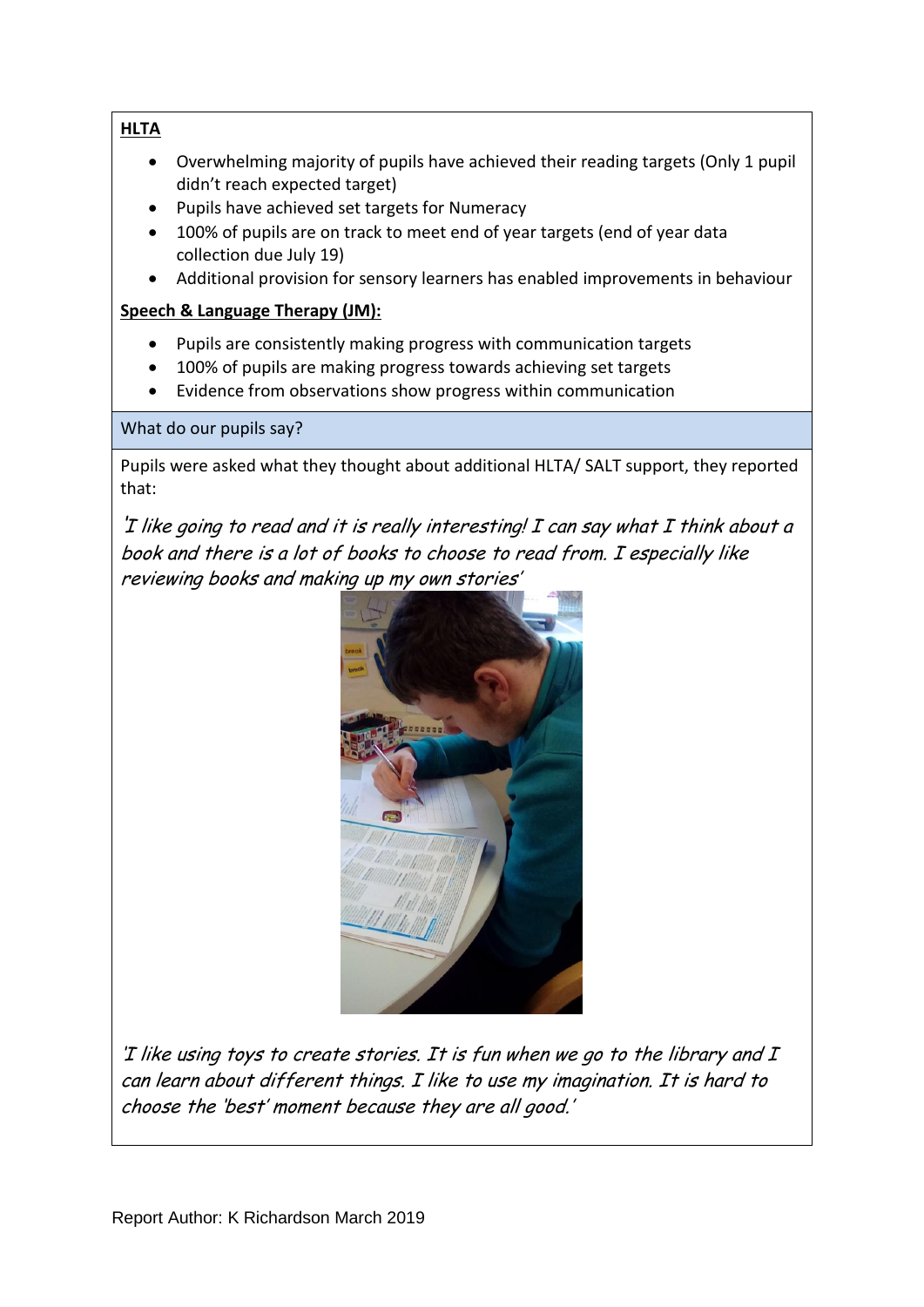'The lessons are good, and <sup>I</sup> like reading. <sup>I</sup> like to go to the library and help sort the books and making the displays look nice. Vicki is an excellent teacher and she makes me happy.'



'I like going to work with Jane. I like playing with the craft stuff and making stories up. I feel happy when I go. The best bit is the work. It helps me speak.'



I like going to speech and I play games. I like the 'hide and seek' picture game the best. I feel happy when I do the work and that's the best thing'.

Actions:

-

Further training to increase ELSA provision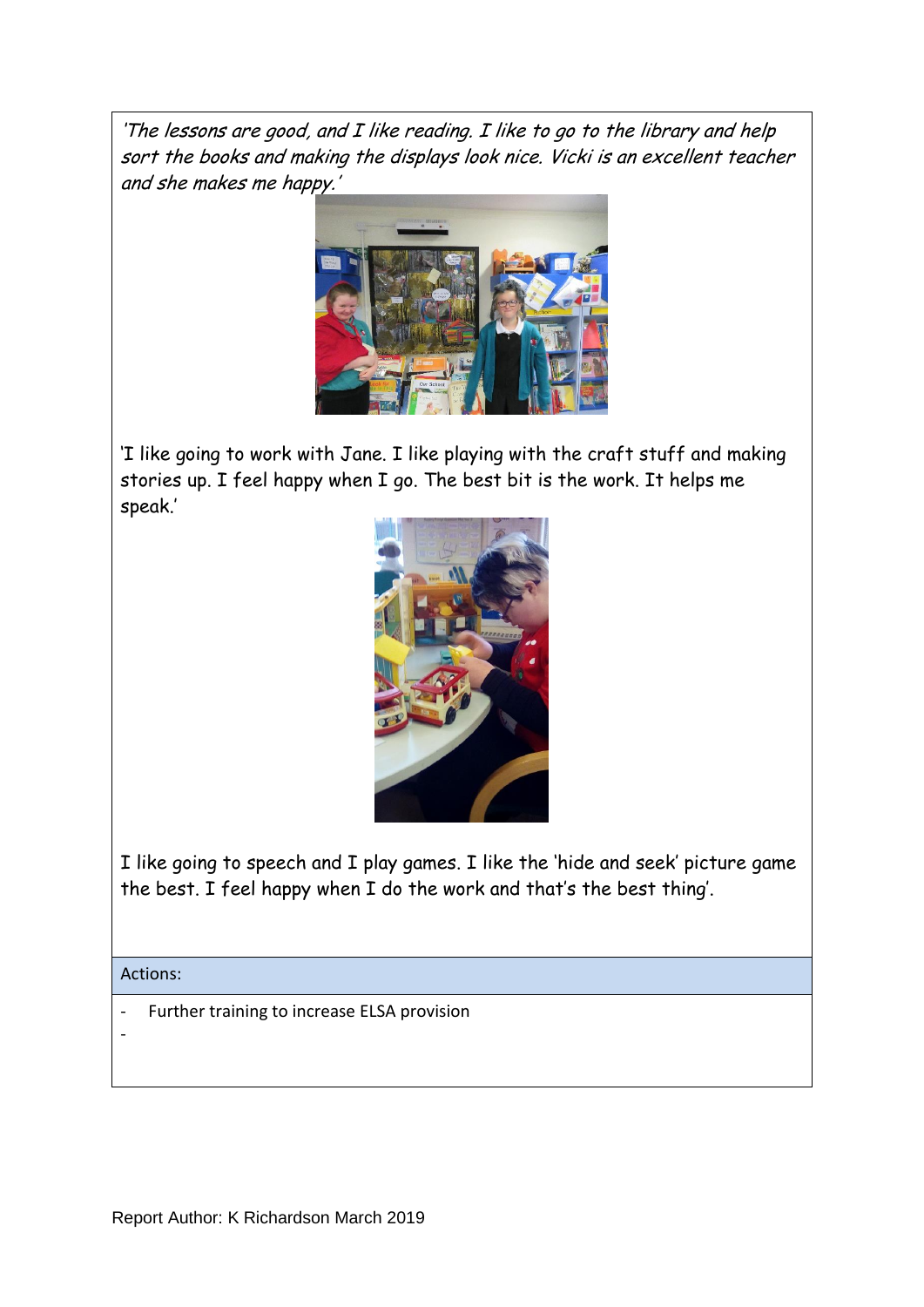

## Year 7 Catch Up Fund: Initial report to Local Governing Committee

### **Overview of the school**

| Number of pupils and total amount received               |          |
|----------------------------------------------------------|----------|
| Total number of pupils on roll                           | 116      |
| Total number of pupils eligible for Year 7 catch up fund | 8        |
| Rate per pupil                                           | £281.25  |
|                                                          |          |
| <b>Total amount received</b>                             | £2250.00 |

| Key Principles for using Year 7 Catch Up fund                                                                                                                                       | Evidence source                                                                                                                                     |
|-------------------------------------------------------------------------------------------------------------------------------------------------------------------------------------|-----------------------------------------------------------------------------------------------------------------------------------------------------|
| To enable additional support, such as individual tuition<br>or intensive support individually or within small groups<br>To ensure pupils within Year 7 continue to make<br>progress | Evaluation of targets from<br>specialist support- SALT, HLTA<br>Evaluation of targets-e.g writing<br>Observational evidence<br>Data<br>Term reports |
| Record of spending 2018/19 and outcomes:                                                                                                                                            |                                                                                                                                                     |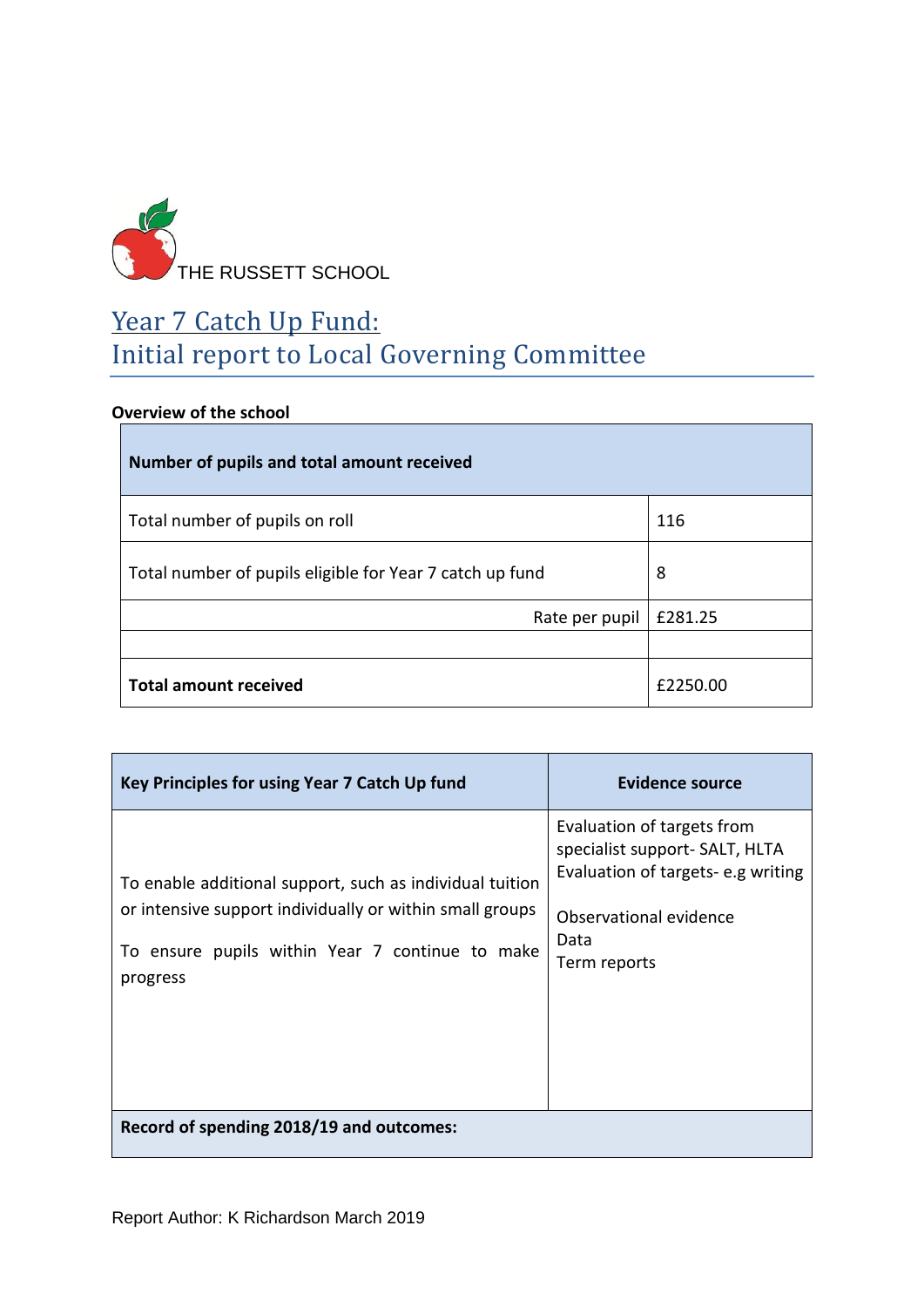The Year 7 catch up fund is incorporated into the PPG section to raise attainment in Literacy and Maths. See above outlining total spend, impact and actions



## Primary PE & Sports Premium expenditure: Initial report to Local Governing Committee

| Number of pupils and total amount received |           |
|--------------------------------------------|-----------|
| Total number of primary pupils             | 74        |
| Total amount allocated for the year        | £16570.00 |

| <b>Key Principles for using funding</b>                                                             | <b>Evidence source</b>                                                                                                  |
|-----------------------------------------------------------------------------------------------------|-------------------------------------------------------------------------------------------------------------------------|
| 1. To increase participation in competitive sporting events<br>particularly for high ability cohort | Evidence of participation in<br>community events.<br>Report from PE subject<br>leader.                                  |
| 2. To raise enjoyment and motivation to learn, to raise the<br>profile of PE and sport              | Clear target setting and<br>thorough assessment.<br>Reports from PE subject<br>leader.<br>Session visits<br>Pupil voice |
| To implement understanding of the key issues related<br>4.<br>to sport in schools                   | Evidence of staff training,<br>visitors to school raising the<br>profile of 'active<br>schools/active nation'           |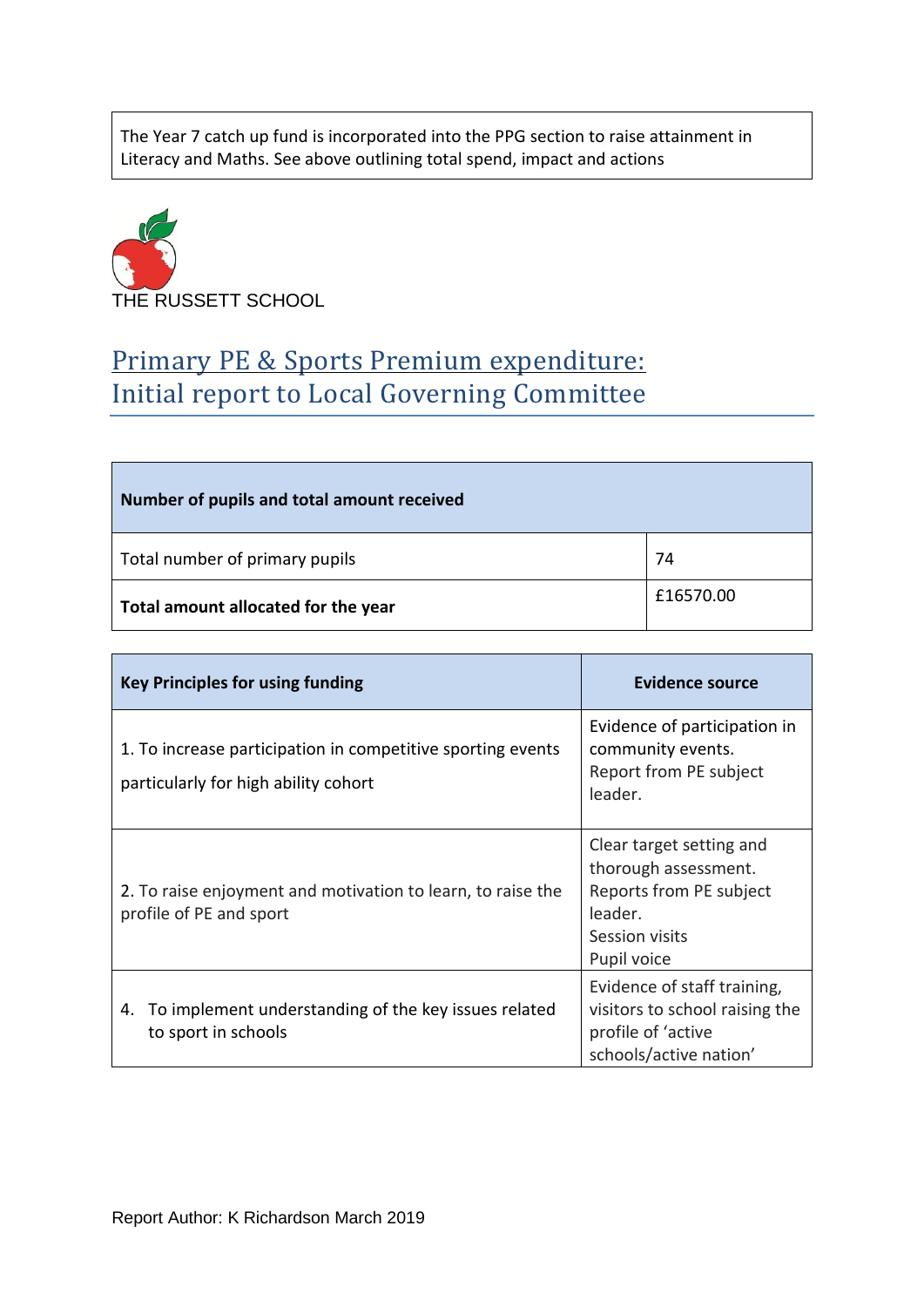### **Record of spending of Sports Funding**

| Project/Item                                                                                          | Cost     | <b>Objective</b>                                                                                                                                                                 |  |  |  |
|-------------------------------------------------------------------------------------------------------|----------|----------------------------------------------------------------------------------------------------------------------------------------------------------------------------------|--|--|--|
| Name<br>Commitment to<br>fund 'In House'<br><b>Specialist Sports</b><br>Coach - supply cover<br>costs | £4202.64 | To continue to develop the work of the internal<br>sports coach who will work with teachers and TA's to<br>impart knowledge of a broad, varied and challenging<br>PE curriculum. |  |  |  |
|                                                                                                       |          | To raise levels of engagement in PE                                                                                                                                              |  |  |  |
| Cost for CW/RB to<br>attend training,<br>meetings, resources,<br>improving provision                  | £1100.00 | To promote healthy lifestyles and encourage pupils<br>to live an active life                                                                                                     |  |  |  |
|                                                                                                       |          | Healthy Schools Building project                                                                                                                                                 |  |  |  |
| Overall outcomes: What has been the impact?                                                           |          |                                                                                                                                                                                  |  |  |  |
|                                                                                                       |          |                                                                                                                                                                                  |  |  |  |

### **Specialist Sports Coach:**

Pupils are enjoying PE sessions with our in-house sports specialist. The sessions encourage pupils to engage in a more active lifestyle. All pupils enjoy working with Rachel and have developed their skills over time with the breakdown of taught skills and through the implementation of these in classrooms through school staff.

### **What do our pupils say?**

The class teacher in Room 2 says that her pupils ask 'Is it PE today?' and can't wait to go to see Rachel. They love the circus skills they are learning.

Pupils in Room 6 'love PE' and try to get to the hall to their PE session as quickly as possible.

#### **Actions:**

To further audit PE resources

To increase communication links within PE sessions

To further develop 'in house' sports specialist staff in the delivery of PE and lunchtime sports activities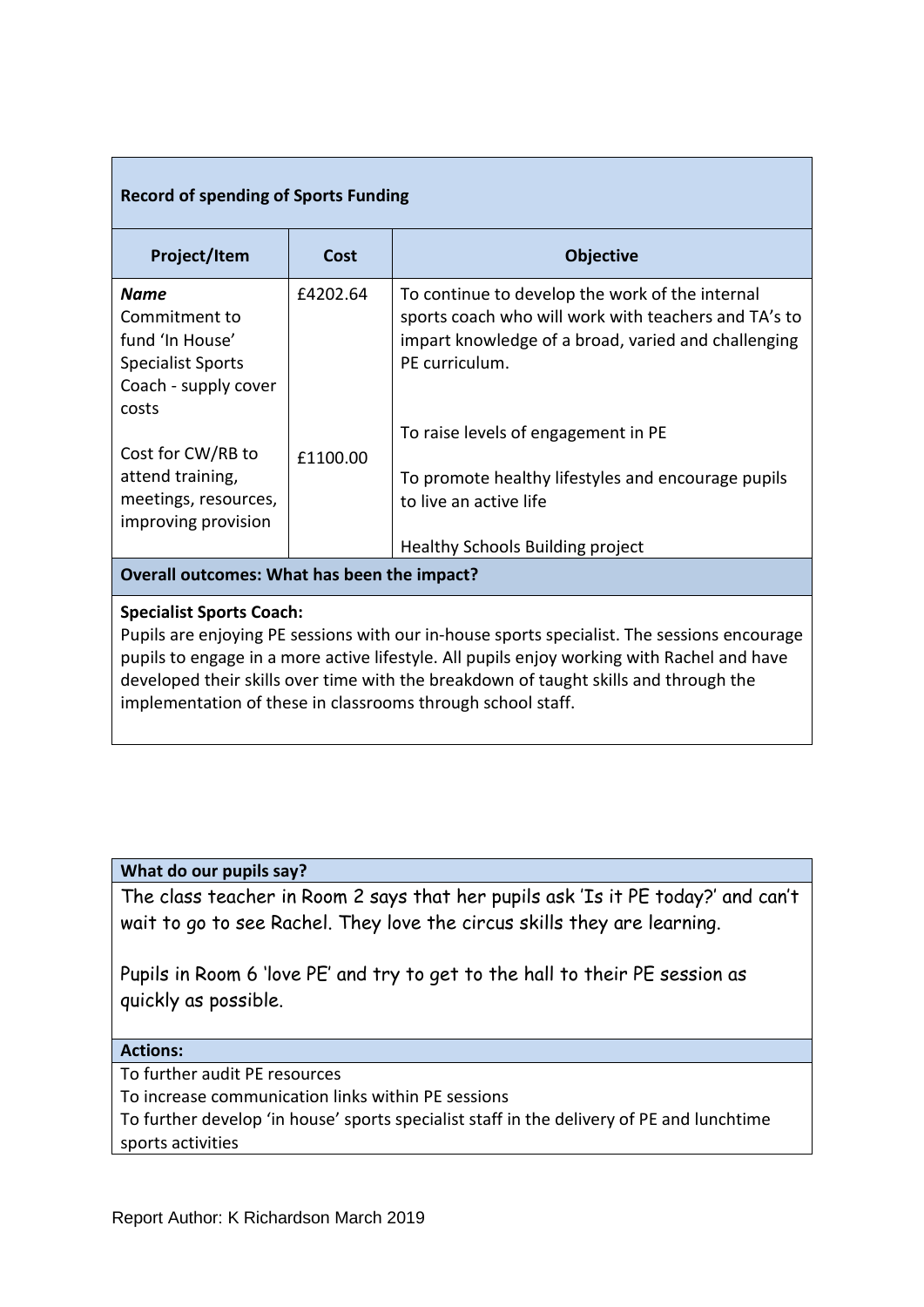To invest increased funds into widening opportunities for pupils within the community based on PE and healthy lifestyles.

# Strategic evaluation

Overall spending is having a positive impact on the progress and wellbeing of pupils. Pupils are enjoying additional provision, this is closely matched with evidence collated during formal and informal lesson observations, work scrutinies and learning walks. Provision is having a direct positive impact on pupil progress data.

Actions for 2018/19 should include;

- the further development of the ELSA provision to ensure pupils continue to be well supported with emotional needs.
- Further development of staff within school in PE coaching and sports delivery
- Investment in outdoor learning provision in line with Ofsted recommendations (Jul 19)
- SLT will meet during Summer term to determine an action plan of how to further improve the recording of additional funding to ensure that there is clarity of how much funding is received and where the funding is appropriated i.e. provision per pupil, when and how.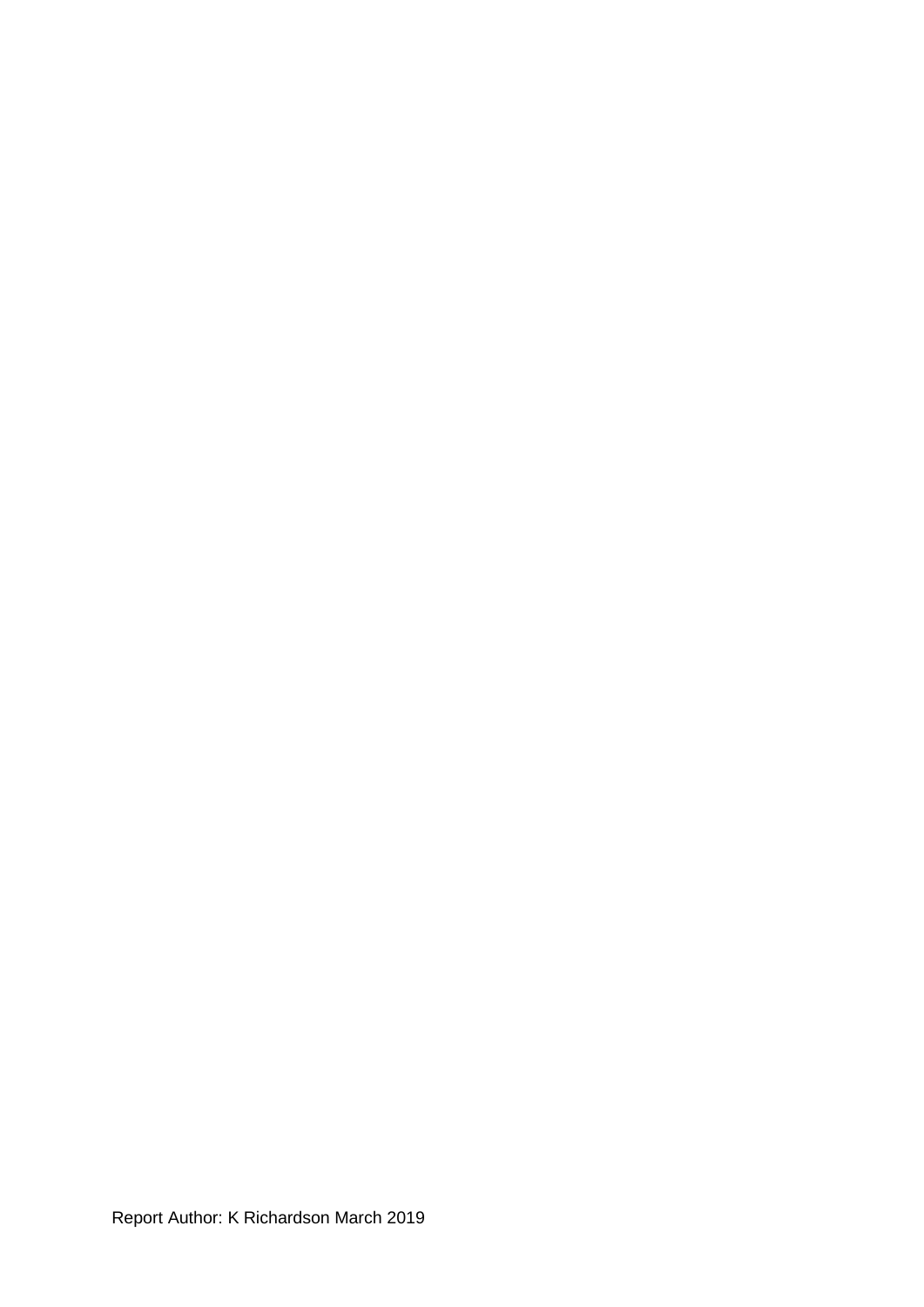# Self-Evaluation:

### **Self-evaluation: 2019-2020**

| <b>Focus</b><br>(March 2019)                                     | <b>Barriers to learning</b>                                                                                                                                                        | <b>Desired</b><br>outcomes                                                                                                                            | <b>Success Criteria</b>                                                                                                                                                                                     | <b>Chosen Strategies</b>                                                               | <b>Evaluation of impact</b><br>(March 2020) |
|------------------------------------------------------------------|------------------------------------------------------------------------------------------------------------------------------------------------------------------------------------|-------------------------------------------------------------------------------------------------------------------------------------------------------|-------------------------------------------------------------------------------------------------------------------------------------------------------------------------------------------------------------|----------------------------------------------------------------------------------------|---------------------------------------------|
| Improving<br>communication<br>skills & improving<br>life chances | Unmet complex<br>emotional/social<br>communication<br>needs<br>Reduced input into<br>classes from NHS<br>SALT's                                                                    | To increase<br>communication<br>skills, levels of<br>interaction<br>To reduce<br>challenging<br>behaviour<br>To increase<br>levels of<br>independence | Achievement of targets set<br>by SALT<br>To further ensure no pupils<br>leave school without an<br>established communication<br>strategy<br>Reduced levels of<br>challenging behaviour<br>(specific pupils) | <b>Private SALT</b><br>2xdays per week<br><b>ELSA training for</b><br>additional staff | March 20:                                   |
| Improving<br>Literacy &<br>Numeracy skills                       | Disengagement<br>Self-esteem and<br>confidence issues $-$<br>challenging<br>behaviour<br>Difficulty to retain<br>and transfer skills<br>Difficulty with<br>comprehension<br>skills | Improved<br>attainment<br>levels<br>Improved levels<br>of<br>comprehension<br>Evidence of<br>transferrable<br>skills                                  | PMB readers: Pupils<br>achieving at least 3 levels<br>progress across the year<br>Achievement of targets<br>A high proportion of pupils<br>(80% or above) exceeding<br>targets                              | HLTA support 5<br>days per week                                                        | March 20:                                   |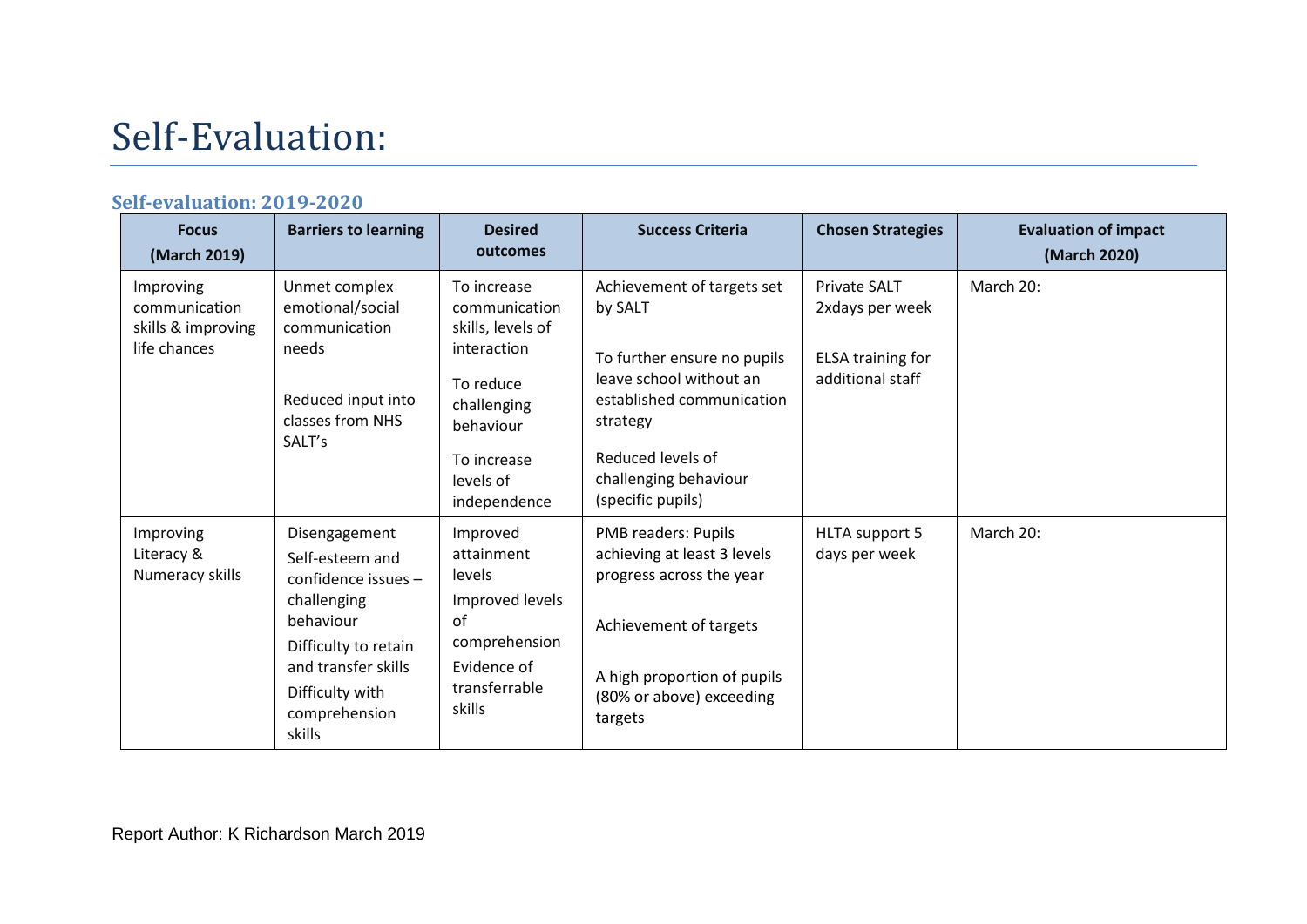# Impact: 2019/2020

## What will we do?

- 1. Further support some of our most vulnerable and challenging pupils by continuing to offer Emotional Literacy Support (ELSA)
- 2. To further strengthen the emotional support, through the further development of a Mental Health / ELSA team, comprising the ELSA trained staff, behaviour leads and the Mental Health Lead.
- 3. Further improve skills in reading & writing- Continue to challenge any disengagement in literacy and numeracy through targeted support
- 4. Further develop 'in-house' specialist sports coach/es to work with staff throughout the year and 'skill up' our PE provision to strive to improve school provision for the delivery of PE- Healthy schools project
- 5. Provide additional support for pupils in class to enable pupils to have better access to learning
- 6. Further increase progress levels within Reading and Maths through 1:1 and small group sessions delivered by HLTA
- 7. Continue to improve outcomes for specific pupils through targeted additional support from a private Speech and Language therapist
- 8. Further support our most sensory learners through targeted interventions and training for staff through enhanced CPD and CPLD opportunities
- 9. Continue to increase engagement in team games and events through CSSC PE membership as well as sourcing in Specialist PE Sports activities
- 10. Research into and provide opportunities for Primary Sports residential visits